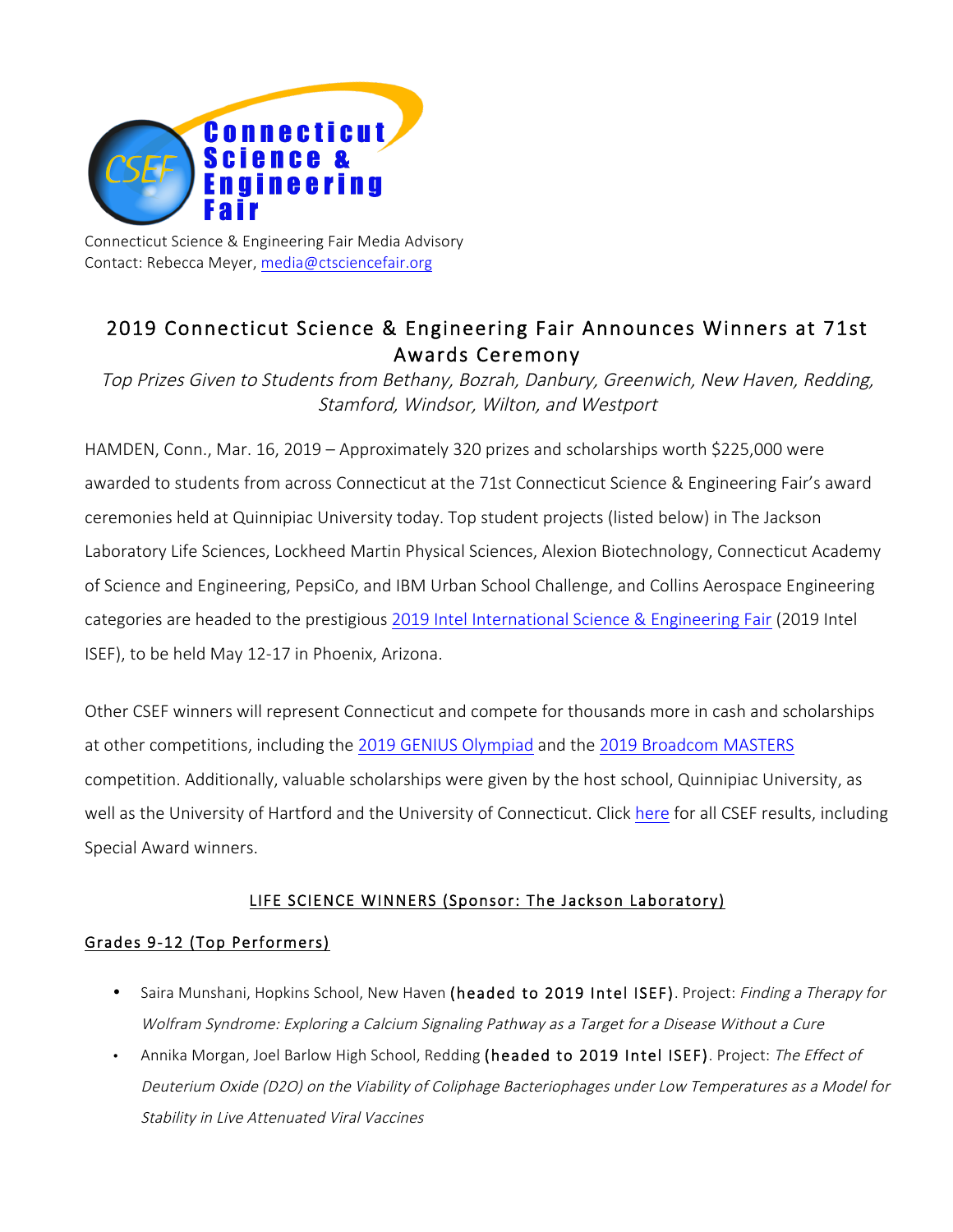### Grades 7, 8, and Team

- Grade 8: First Place: Thomas Fanelli, St. Gregory the Great, Danbury. Project: One Man's Trash is Another Man's Energy
- Grade 7: First Place: Gabriella Brown, Westside Middle School Academy, Danbury. Project: Design, Testing, and Optimization of Kombucha SCOBY-based Biofilms
- Team: First Place: William Carragher, Ryan McIntire, and Joseph Pizzurro, Greenwich Catholic School, Greenwich. Project: Breathe Better

# PHYSICAL SCIENCE WINNERS (Sponsor: Lockheed Martin)

# Grades 9-12 (Top Performers)

- Cynthia Chen, Greenwich High School, Greenwich (headed to 2019 Intel ISEF). Project: A Green Nanotechnological Approach for Energy Efficiency and Conservation: Tungsten-doped Vanadium Dioxide Thermochromic Smart Windows
- Anisa Prasad and Sirina Prasad, Staples High School, Westport (headed to 2019 Intel ISEF). Project: Optimization of High-Efficiency Organic-Inorganic Lead Halide Perovskite Solar Cells via a Novel Polycaprolactone Additive Pathway

### Grades 7, 8, and Team

- Grade 8: First Place: Keerthi Vijay, Middlebrook Middle School, Wilton. Project: Alternative Household Method to Extinguish Fires
- Grade 7: First Place: Aryan Pandalai, Scofield Magnet Middle School, Stamford. Project: Water Quality of the Rippowam River
- Team: First Place: Anchal Bahel and Nina Carmeli, Amity Middle School, Bethany. Project: Artificial Pancreas to Regulate Blood Sugar Levels

# URBAN SCHOOL CHALLENGE WINNERS ( Sponsors: CT Academy of Science & Engineering, PepsiCo and IBM)

- Grades 9-12: First Place: Srikar Godilla and Cristian Rodriguez, CREC Academy of Aerospace and Engineering High School, Windsor (headed to 2019 Intel ISEF). Project: Development of In-Situ Fabrication Methods of Martian Construction Material
- Grades 7-8: First Place: Srishti Ramakrishnan, Westside Middle School Academy, Danbury. Project: The Study of Effectiveness of Different Separation Methods in Removing Suspended Microplastics from Water